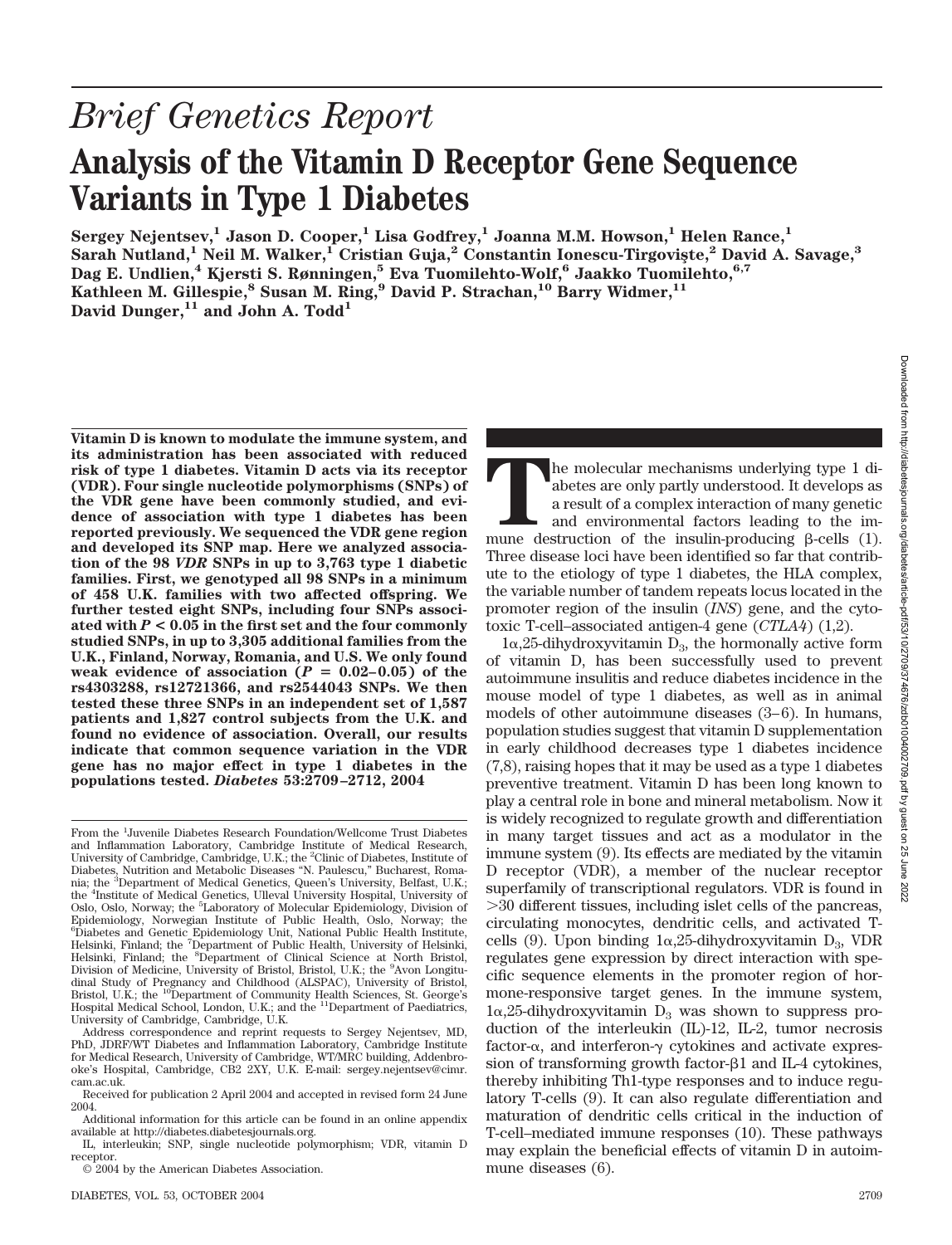

**FIG. 1. Association analysis of the 98 SNPs in the VDR gene region. Exons of the VDR gene are shown as black boxes. Promoters are shown as arrows.**

The VDR gene is located on chromosome 12q12-q14 and includes eight protein-coding exons (exons 2–9) and six untranslated exons (exons 1a–1f), which are alternatively spliced, and two promoter regions (11). Four common single nucleotide polymorphisms (SNPs) in the VDR gene have been studied intensively (12): *FokI* T>C (rs10735810), *BsmI* A>G (rs1544410), *ApaI* G>T (rs7975232), and *TaqI* C $>$ T (rs731236). Allele T of the *Fok*I SNP creates an alternative ATG codon leading to a three-amino-acid–longer VDR protein (13). SNPs *Bsm*I and *Apa*I are located in an intron, and *Taq*I is a silent SNP in exon 9. These four SNPs have been tested for association with various human traits and diseases and have been reported (12) to affect risk of cancers and bone density–related and immune-mediated disorders. Several studies reported association of type 1 diabetes with one of these four SNPs. However, the reported associations are inconsistent between studies (14–19). Since these SNPs, with potential exception of the *Fok*I variant, have no known functional role, these results may indicate that they are merely markers in linkage disequilibrium with a true causal variant(s), which remains unknown. Recently, we performed a comprehensive identification (20) of the sequence polymorphisms in the VDR gene region and developed its dense SNP map. Here we report a study of association between 98 SNPs in the VDR gene region and type 1 diabetes.

We genotyped a set of 458 U.K. families with two type 1 diabetic offspring in each for 98 *VDR* SNPs, including the four commonly studied SNPs (*Fok*I, *Bsm*I, *Apa*I, and *Taq*I). Additionally, we genotyped a set of 307 U.S. families with two type 1 diabetic offspring in each family for 40 out of these 98 SNPs. We found that four SNPs, rs4303288, rs11168275, rs12721366, and rs2544043, which were tested here for the first time, showed evidence of association with type 1 diabetes  $(P = 0.01-0.03)$  (Fig. 1 and supplementary table [available in an online appendix at http:// diabetes.diabetesjournals.org]). We genotyped these four SNPs, as well as SNPs *Fok*I, *Bsm*I, *Apa*I, and *Taq*I, in an additional set of type 1 diabetic families with at least one affected offspring from the U.K., Finland, Norway, Romania, and U.S. In the analysis of the combined family set, none of the four commonly studied SNPs were associated  $(P > 0.05)$  (Table 1). Among SNPs first tested by us, rs12721366, rs2544043, and rs4303288 showed some evidence of association with type 1 diabetes in the combined family set  $(P < 0.05)$  (Table 1). These associations cannot be viewed as statistically significant on a genome-wide scale (21,22). Therefore, we analyzed these three SNPs in

TABLE 1

Association analysis of the eight *VDR* SNPs in the type 1 diabetic families

2022

| SNP ID<br>Location*<br>no./name |       | Allele<br>frequency <sup>†</sup> | Transmissions<br>(Percentage, allele) |                   |      |      |      |                                                                       |
|---------------------------------|-------|----------------------------------|---------------------------------------|-------------------|------|------|------|-----------------------------------------------------------------------|
| Intron $(1f–1e)$                | 2,667 | T(0.60)/G(0.40)                  | 1,559(51.7, T)                        | $1,454$ (48.3, G) | 0.06 | 0.02 | 0.60 | 0.24                                                                  |
| Exon 2                          | 2,893 | $C(0.60)$ T $(0.40)$             | $1,688$ (51.2, C)                     | $1,606$ (48.8, T) | 0.15 | 0.09 | 0.37 | 0.16                                                                  |
| Intron $(2-3)$                  | 3,239 | G $(0.21)/A$ $(0.79)$            | $1,298$ (49.1, G)                     | $1,343$ (50.9, A) | 0.38 | 0.19 | 0.14 | 0.77                                                                  |
| Intron $(6-7)$                  | 2,915 | G $(0.01)/A$ $(0.99)$            | 59(60.8, G)                           | 38(39.2, A)       | 0.03 | 0.05 | 0.92 | 0.37                                                                  |
| Intron $(8-9)$                  | 2,916 | A $(0.42)$ /G $(0.58)$           | $1,558$ (48.8, A)                     | $1,637$ (51.2, G) | 0.16 | 0.35 | 0.49 | 0.41                                                                  |
| Intron $(8-9)$                  | 3,763 | G $(0.47)$ T $(0.53)$            | $2,097$ (49.6, G)                     | $2,132$ (50.4, T) | 0.59 | 0.63 | 0.39 | 0.15                                                                  |
| Exon 9                          | 2,594 | $C(0.39)$ T $(0.61)$             | $1,385$ (49.6, C)                     | $1,406$ (50.4, T) | 0.69 | 0.11 | 0.86 | 0.69                                                                  |
| Exon 9                          | 3.358 | C(0.07)/G(0.93)                  | 452 (46.5, C)                         | 521(53.5, G)      | 0.03 | 0.06 | 0.35 | 0.56                                                                  |
|                                 |       | Number of<br>families            |                                       |                   |      |      |      | $P_{\text{TDT}}$ $P_{\text{GTRR}}$ $P_{\text{CO}}$ $P_{\text{YB/CO}}$ |

\*For the intronic SNPs, exons flanking the intron are shown in parentheses. †Allele frequency among parents of the type 1 diabetic patients from the U.K. is shown;  $\sharp P_{\text{TDT}}$ : *P* value for the transmission-disequilibrium (1 df) test;  $\S P_{\text{GTRR}}$ : *P* value for the genotype relative risk (2 df) test;  $|P_{\rm CO}$ : *P* value for the effect of the country of origin on type 1 diabetes association;  $\P P_{\rm YBCO}$ : *P* value for the combined effect of the patient's year of birth and country of origin on type 1 diabetes association.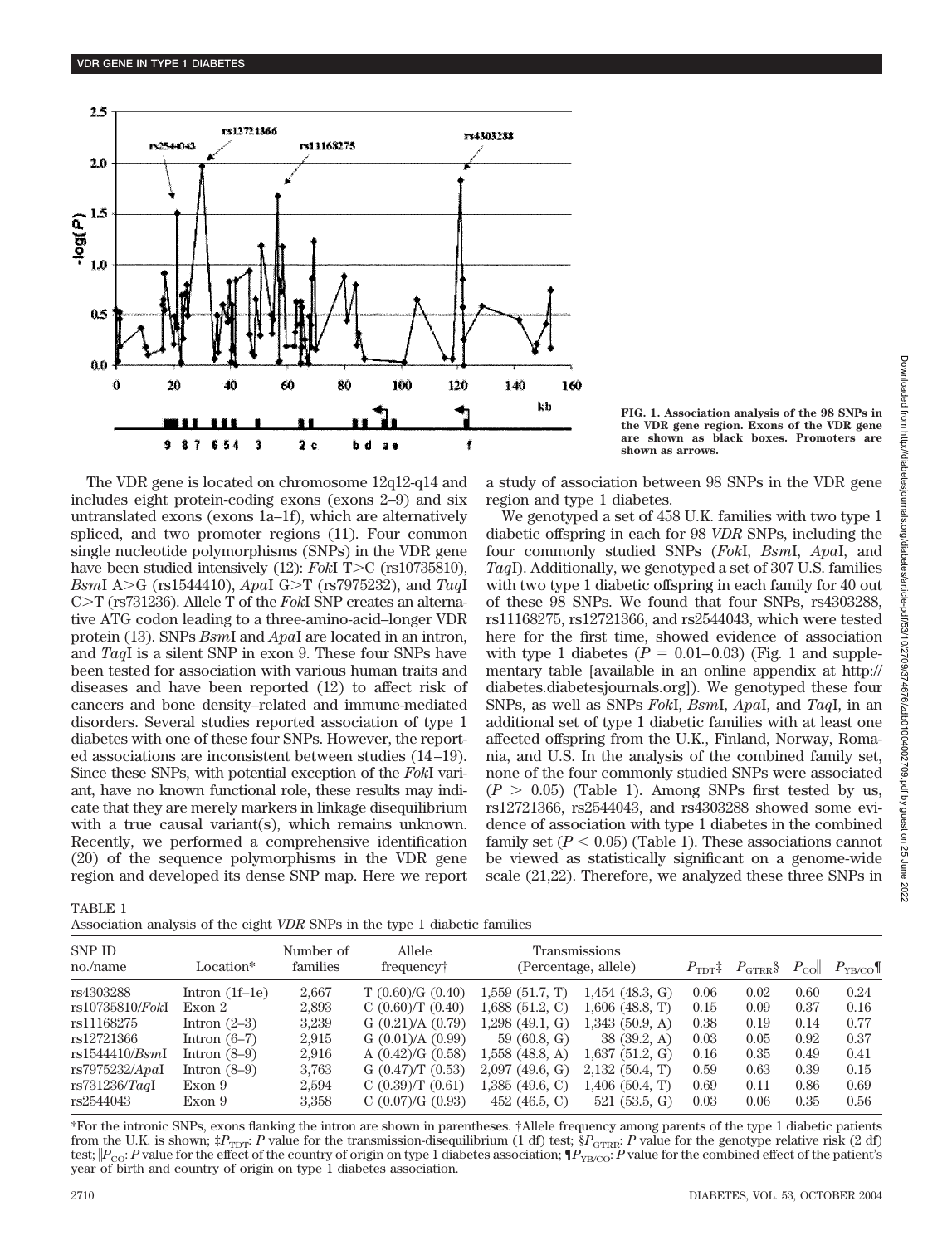## TABLE 2

Association analysis of the three *VDR* SNPs in type 1 diabetic patients and control subjects from the U.K.

| <b>SNP</b>               | Case<br>subjects | Control<br>subjects | $\boldsymbol{P}$<br>value | <b>OR</b><br>$(95\% \text{ C}I)$ |
|--------------------------|------------------|---------------------|---------------------------|----------------------------------|
| rs4303288                |                  |                     |                           |                                  |
| $\boldsymbol{n}$         | 1,548            | 1,739               |                           |                                  |
| Allele G                 | 38.6             | 40.2                | 0.19                      | $0.94(0.85 - 1.03)$              |
| Allele T                 | 61.4             | 59.8                | 0.19                      | $1.07(0.97-1.18)$                |
| Genotype GG              | 14.9             | 16.4                |                           |                                  |
| Genotype GT              | 47.4             | 47.5                | 0.39                      |                                  |
| Genotype TT              | 37.7             | 36.1                |                           |                                  |
| Genotype GG              | 14.9             | 16.5                | 0.21                      | $0.89(0.73 - 1.07)$              |
| Genotypes TT<br>and TG   | 85.1             | 83.5                | 0.21                      | $1.13(0.93 - 1.36)$              |
| Genotypes GG<br>and GT   | 62.3             | 63.9                | 0.34                      | $0.93(0.81 - 1.08)$              |
| Genotype TT<br>rs2544043 | 37.7             | 36.1                | 0.34                      | $1.07(0.93 - 1.23)$              |
|                          |                  |                     |                           |                                  |
| $\boldsymbol{n}$         | 1,575            | 1,785               |                           |                                  |
| Allele C<br>Allele G     | 6.3<br>93.7      | 6.7<br>93.3         | 0.50<br>0.50              | $0.94(0.77-1.14)$                |
|                          | 0.1              | 0.5                 |                           | $1.07(0.88 - 1.30)$              |
| Genotype CC              | 12.4             | 12.5                | 0.23                      |                                  |
| Genotype CG              | 87.5             | 87.0                |                           |                                  |
| Genotype GG              | 0.1              | 0.5                 | 0.88                      | $0.28(0.06-1.33)$                |
| Genotype CC              |                  |                     |                           |                                  |
| Genotypes CG<br>and GG   | 99.9             | 99.5                | 0.88                      | $3.54(0.75-16.7)$                |
| Genotypes CC<br>and CG   | 12.5             | 13.0                | 0.67                      | $0.96(0.78 - 1.17)$              |
| Genotype GG              | 87.5             | 87.0                | 0.67                      | $1.04(0.85-1.28)$                |
| rs12721366               |                  |                     |                           |                                  |
| $\boldsymbol{n}$         | 1,587            | 1,827               |                           |                                  |
| Allele A                 | 99.2             | 99.1                | 0.62                      | $1.14(0.68 - 1.90)$              |
| Allele G                 | 0.8              | 0.9                 | 0.62                      | $0.88(0.53 - 1.47)$              |
| Genotype AA              | 98.4             | 98.1                |                           |                                  |
| Genotype AG              | 1.6              | 1.9                 | 0.62                      |                                  |
| Genotype GG              | $\theta$         | $\overline{0}$      |                           |                                  |
| Genotype AA              | 98.4             | 98.1                | 0.62                      | $1.14(0.68 - 1.91)$              |
| Genotypes AG<br>and GG   | 1.6              | 1.9                 | 0.62                      | $0.88(0.52 - 1.47)$              |

Data are percent, unless noted otherwise.

an additional independent set of up to 1,587 type 1 diabetic patients and 1,827 control subjects from the U.K. and did not find any evidence of association (Table 2). These results indicate that a major effect, such as odds ratio  $(OR) > 1.5$  for a common allele, is unlikely to exist for the *VDR* polymorphisms in type 1 diabetes. Population substructure within case-control samples could affect association studies (23,24). However, given that we have found no convincing evidence of association between the *VDR* SNPs and type 1 diabetes in the large family collection, potential population substructure in the British casecontrol sample should not greatly alter our conclusion.

SNPs *Bsm*I, *Apa*I, and *Taq*I are in linkage disequilibrium, and their haplotypes were previously shown (15) to be associated with type 1 diabetes in the German population. Therefore, in 1,811 type 1 diabetic families who were genotyped for all three of these SNPs we tested association of the *Bsm*I-*Apa*I-*Taq*I, *Bsm*I-*Taq*I, and *Apa*I-*Taq*I haplotypes (15) and found no association (7 degrees of freedom [df],  $P = 0.11$ ; 3 df,  $P = 0.18$ ; and 3 df,  $P = 0.16$ , respectively).

Our study does not support previous reports (14–17) in

much smaller samples, which showed some evidence of type 1 diabetes association for the *Fok*I, *Bsm*I, *Apa*I, or *Taq*I SNPs or their haplotypes. Spurious association and publication bias is a possible explanation of the previous positive results, particularly given that there is no consistency regarding the findings of the associated SNPs and their alleles between different studies.

Environmental factor(s), specific to some groups of type 1 diabetic patients, may alter the risk associated with particular SNPs in the VDR gene. For instance, VDR functions together with  $1\alpha,25$ -dihydroxyvitamin  $D_3$ , the level of which is dependent on various environmental factors (25). These factors include vitamin D intake in the diet or as a supplement and its synthesis from precursors in skin under ultraviolet light exposure. Such environmental factors may modulate risk associated with the sequence variation in the VDR gene, e.g., certain variants may only be functionally important among a subpopulation of subjects with vitamin D insufficiency. While it is difficult to design a study to evaluate such potential interaction directly, it may manifest itself as regional or temporal heterogeneity in association between patients, who would have developed type 1 diabetes in different environments. We therefore analyzed the effect of the country of origin of a patient and a combined effect of the patient's year of birth and a country of origin on association between type 1 diabetes and eight *VDR* SNPs that we studied in five different populations. We did not find any evidence for significant heterogeneity of the type 1 diabetes association (Table 1). However, environmental factors that influence levels of active vitamin D forms in humans are complex, and their effect may not be excluded by our analysis.

#### **RESEARCH DESIGN AND METHODS**

We obtained permission from relevant ethics committees and informed consent from all participating subjects. SNP detection is described in detail elsewhere (20). In brief, the VDR gene region was sequenced in eight healthy Caucasian subjects from the U.K. Coding exons were sequenced using an additional panel of 40 individuals from the same population to find rare variants. We sequenced 94 kb in a 164-kb region around the VDR gene and identified 245 SNPs.

We genotyped 98 SNPs in a minimum set of 458 U.K. families of Caucasian ethnicity, each with two children affected with type 1 diabetes (the Diabetes U.K. Warren repository). Additionally, a set of 307 U.S. families with two type 1 diabetic offspring in each (the Human Biological Data Interchange) was genotyped for 40 of 98 SNPs. The 458 U.K. family dataset provides at least 82% statistical power to detect association at  $P = 0.05$ , with OR 1.35 for alleles of 10% frequency. Four commonly studied *VDR* SNPs (*Fok*I, *Bsm*I, *Apa*I, or *Taq*I) and four SNPs that showed association with type 1 diabetes with *P* 0.05 in the 458 U.K. families were then genotyped in an additional set of families with at least one child affected with type 1 diabetes. These families were of European origin and were collected in the U.K.  $(n = 1,302)$ , Finland  $(n = 1.543)$ , Norway  $(n = 359)$ , Romania  $(n = 335)$ , and U.S.  $(n = 365)$ , including 307 Human Biological Data Interchange families). Therefore, in total we studied 4,362 type 1 diabetic families (the exact number of families genotyped for each SNP is shown in Table 1). Additionally we tested SNPs rs12721366, rs2544043, and rs4303288 in an independent sample of up to 1,587 type 1 diabetic patients collected across the U.K. and 1,827 control subjects who were selected from the 1958 cohort, which includes people born on 3–9 March 1958 in England, Scotland, and Wales (http://www.cls.ioe.ac.uk/cohort/ ncds/mainncds.htm). This case-control sample provided 80% statistical power to detect association at  $P = 0.05$  for ORs 1.15, 1.30, and 1.84 for SNPs rs4303288, rs2544043, and rs12721366, respectively, assuming a multiplicative model.

Genotyping was carried out using Invader (Third Wave Technologies, Madison, WI), TaqMan (Perkin Elmer Applied Biosystems, Foster City, CA), or BeadArray (Illumina, San Diego, CA). In the 458–U.K. family dataset, we assessed genotyping quality. All  $98$  markers tested had  $\leq 10$  families with misinheritances in the 458–U.K. family dataset. We tested genotype frequency